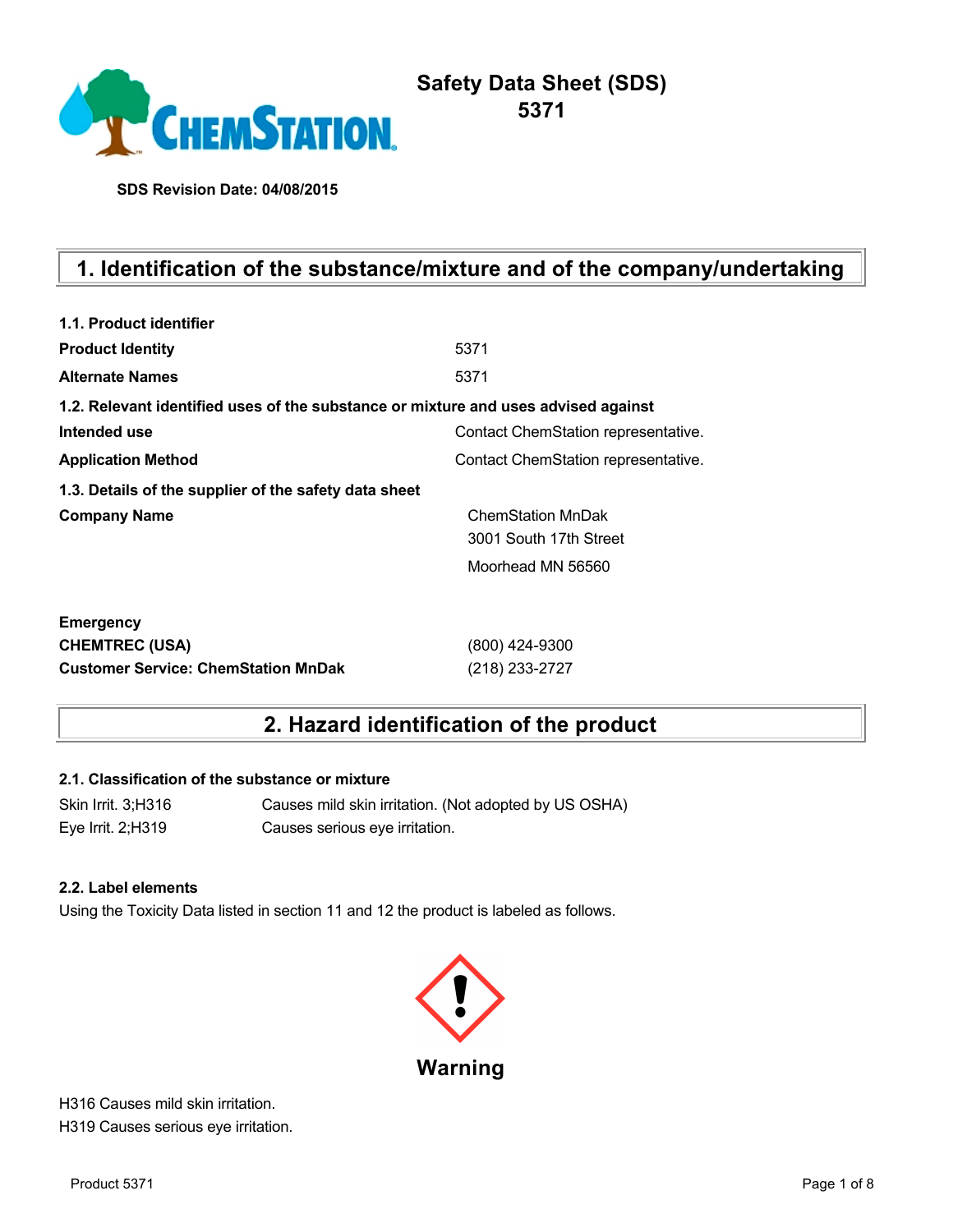### **[Prevention]:**

P264 Wash thoroughly after handling.

P280 Wear protective gloves / eye protection / face protection.

#### **[Response]:**

P305+351+338 IF IN EYES: Rinse continuously with water for several minutes. Remove contact lenses if present and easy to do - continue rinsing.

P332+313 If skin irritation occurs: Get medical advice / attention.

P337+313 If eye irritation persists: Get medical advice / attention.

#### **[Storage]:**

No GHS storage statements

#### **[Disposal]:**

No GHS disposal statements

## **3. Composition/information on ingredients**

This product contains the following substances that present a hazard within the meaning of the relevant State and Federal Hazardous Substances regulations.

| <b>Ingredient/Chemical Designations</b>                     | Weight %   | <b>GHS Classification</b>                                                                              | <b>Notes</b> |
|-------------------------------------------------------------|------------|--------------------------------------------------------------------------------------------------------|--------------|
| Ethylene glycol monobutyl ether<br>CAS Number: 0000111-76-2 | $1.0 - 10$ | Acute Tox. 4:H332<br>Acute Tox. 4:H312<br>Acute Tox. 4:H302<br>Eye Irrit. 2;H319<br>Skin Irrit. 2:H315 | [1][2]       |
| llongchain alcohol alkoxylated<br>CAS Number: 0166736-08-9  | $1.0 - 10$ | Acute Tox. 4:H302<br><b>Eye Dam. 1:H318</b>                                                            | [1]          |

[1] Substance classified with a health or environmental hazard.

[2] Substance with a workplace exposure limit.

[3] PBT-substance or vPvB-substance.

\*The full texts of the phrases are shown in Section 16.

## **4. First aid measures**

#### **4.1. Description of first aid measures**

| General           | In all cases of doubt, or when symptoms persist, seek medical attention.<br>Never give anything by mouth to an unconscious person.                                                                                                        |
|-------------------|-------------------------------------------------------------------------------------------------------------------------------------------------------------------------------------------------------------------------------------------|
| <b>Inhalation</b> | Remove to fresh air, keep patient warm and at rest. If breathing is irregular or stopped, give<br>artificial respiration. If unconscious place in the recovery position and obtain immediate<br>medical attention. Give nothing by mouth. |
| <b>Eyes</b>       | Irrigate copiously with clean water for at least 15 minutes, holding the eyelids apart and seek<br>medical attention.                                                                                                                     |
| <b>Skin</b>       | Remove contaminated clothing. Wash skin thoroughly with soap and water or use a<br>recognized skin cleanser.                                                                                                                              |
| Ingestion         | If swallowed obtain immediate medical attention. Keep at rest. Do NOT induce vomiting.                                                                                                                                                    |
|                   | 4.2. Most important symptoms and effects, both acute and delayed                                                                                                                                                                          |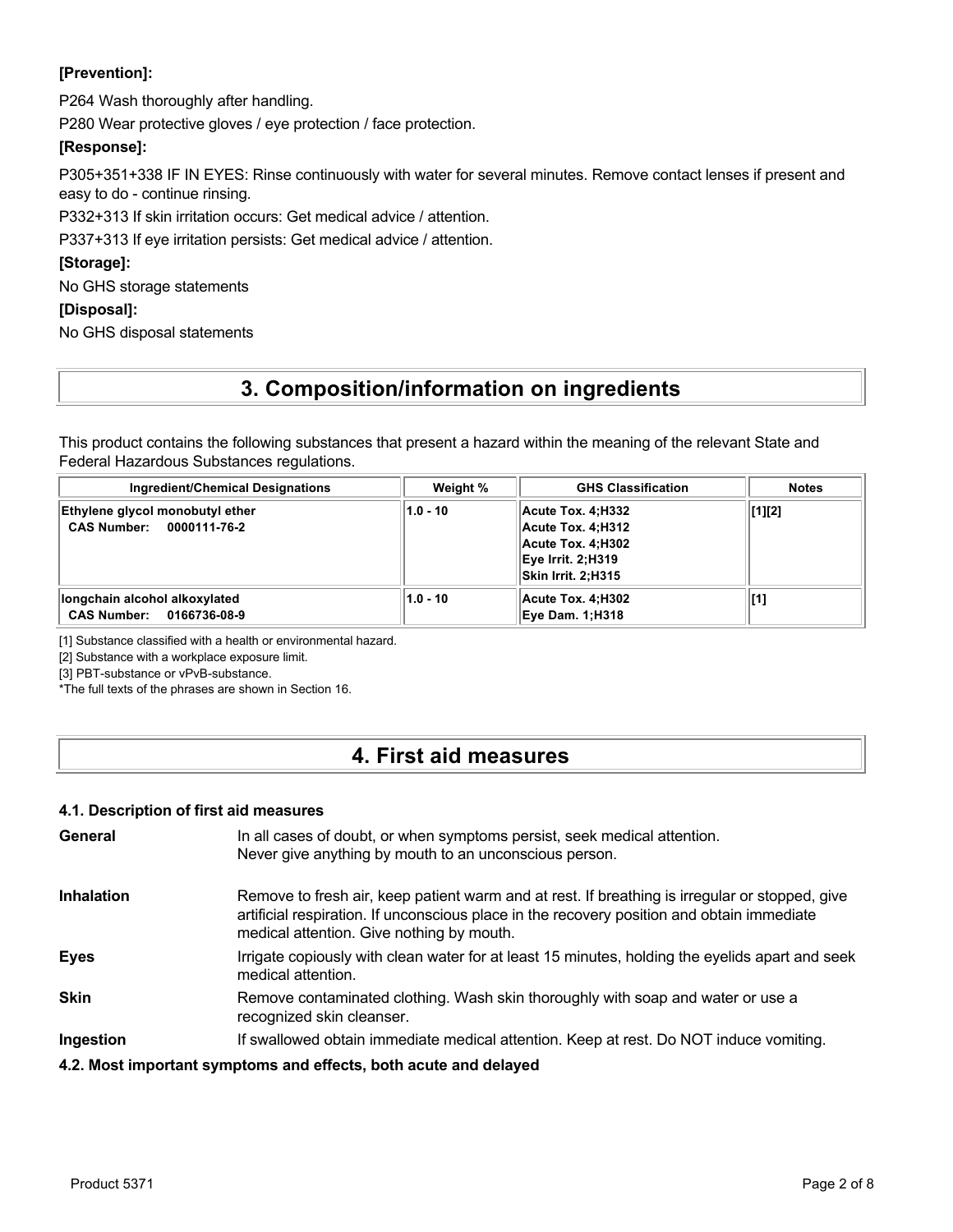| Overview    | No specific symptom data available.<br>See section 2 for further details. |
|-------------|---------------------------------------------------------------------------|
| <b>Eyes</b> | Causes serious eye irritation.                                            |
| <b>Skin</b> | Causes mild skin irritation. (Not adopted by US OSHA)                     |
|             |                                                                           |

## **5. Fire-fighting measures**

#### **5.1. Extinguishing media**

Recommended extinguishing media; alcohol resistant foam, CO<sub>2</sub>, powder, water spray. Do not use; water jet.

#### **5.2. Special hazards arising from the substance or mixture**

Hazardous decomposition: No hazardous decomposition data available.

#### **5.3. Advice for fire-fighters**

Cool closed containers exposed to fire by spraying them with water. Do not allow run off water and contaminants from fire fighting to enter drains or water ways.

**ERG Guide No.** 0

## **6. Accidental release measures**

#### **6.1. Personal precautions, protective equipment and emergency procedures**

Put on appropriate personal protective equipment (see section 8).

#### **6.2. Environmental precautions**

Do not allow spills to enter drains or waterways.

Use good personal hygiene practices. Wash hands before eating, drinking, smoking or using toilet. Promptly remove soiled clothing and wash thoroughly before reuse.

#### **6.3. Methods and material for containment and cleaning up**

Ventilate the area and avoid breathing vapors. Take the personal protective measures listed in section 8.

Contain and absorb spillage with non-combustible materials e.g. sand, earth, vermiculite. Place in closed containers outside buildings and dispose of according to the Waste Regulations. (See section 13).

Clean, preferably with a detergent. Do not use solvents.

Do not allow spills to enter drains or watercourses.

If drains, sewers, streams or lakes are contaminated, inform the local water company immediately. In the case of contamination of rivers, streams or lakes the Environmental Protection Agency should also be informed.

## **7. Handling and storage**

#### **7.1. Precautions for safe handling**

See section 2 for further details. - [Prevention]:

#### **7.2. Conditions for safe storage, including any incompatibilities**

Handle containers carefully to prevent damage and spillage.

Incompatible materials: No data available.

See section 2 for further details. - [Storage]: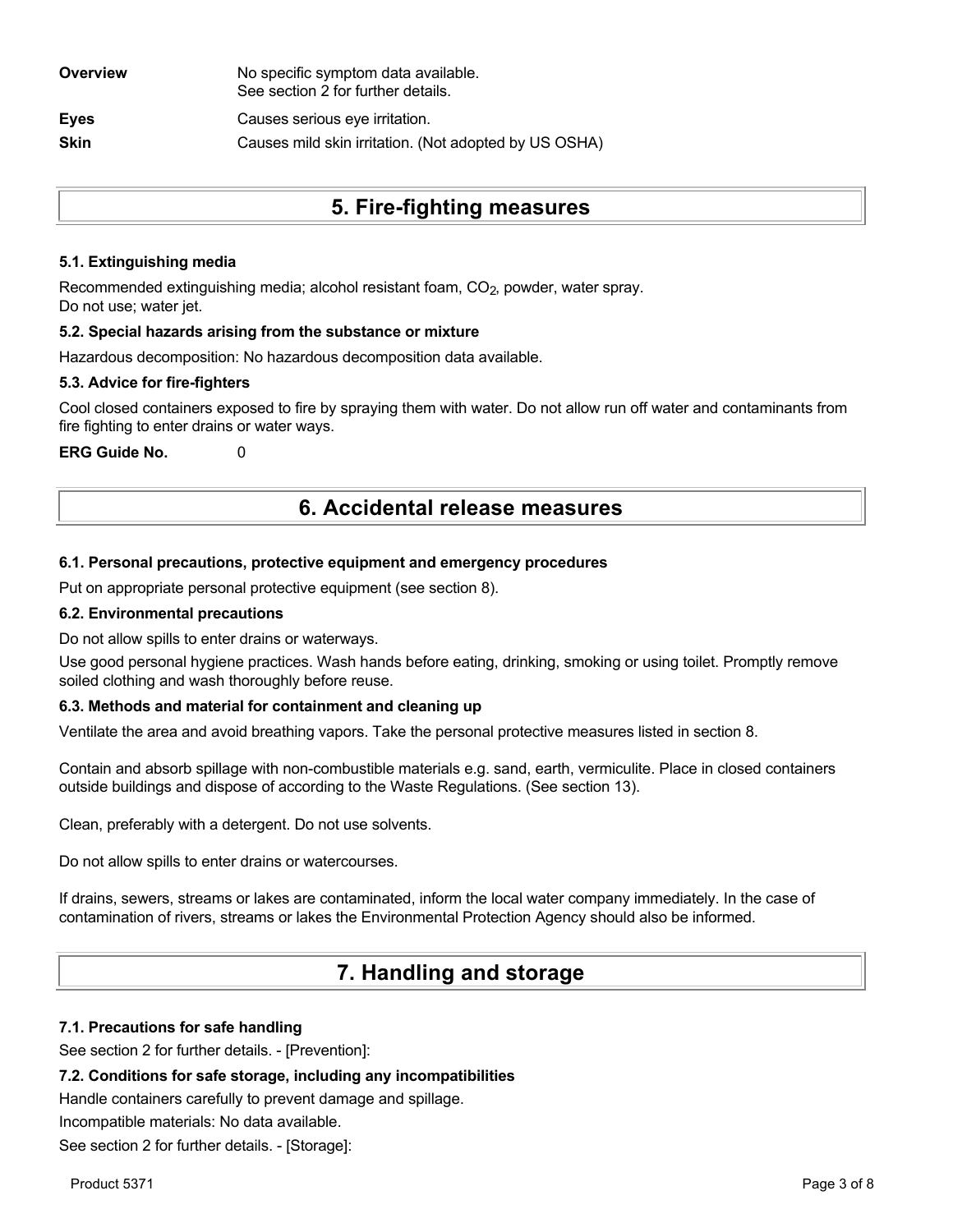### **7.3. Specific end use(s)**

No data available.

# **8. Exposure controls and personal protection**

#### **8.1. Control parameters**

| <b>Exposure</b> |                                 |              |                               |
|-----------------|---------------------------------|--------------|-------------------------------|
| <b>CAS No.</b>  | Ingredient                      | Source       | Value                         |
| 0000111-76-2    | Ethylene glycol monobutyl ether | <b>OSHA</b>  | TWA 50 ppm (240 mg/m3) [skin] |
|                 |                                 | ACGIH        | TWA: 20 ppmRevised 2003,      |
|                 |                                 | <b>NIOSH</b> | TWA 5 ppm (24 mg/m3) [skin]   |
|                 |                                 | Supplier     | No Established Limit          |
| 0166736-08-9    | longchain alcohol alkoxylated   | <b>OSHA</b>  | No Established Limit          |
|                 |                                 | <b>ACGIH</b> | No Established Limit          |
|                 |                                 | <b>NIOSH</b> | No Established Limit          |
|                 |                                 | Supplier     | No Established Limit          |

#### **Carcinogen Data**

| CAS No.      | Ingredient                      | Source      | Value                                                               |
|--------------|---------------------------------|-------------|---------------------------------------------------------------------|
| 0000111-76-2 | Ethylene glycol monobutyl ether | <b>OSHA</b> | Select Carcinogen: No                                               |
|              |                                 | <b>NTP</b>  | Known: No: Suspected: No                                            |
|              |                                 | <b>IARC</b> | Group 1: No: Group 2a: No: Group 2b: No: Group 3: Yes: Group 4: No: |
| 0166736-08-9 | longchain alcohol alkoxylated   | <b>OSHA</b> | Select Carcinogen: No                                               |
|              |                                 | <b>NTP</b>  | Known: No: Suspected: No                                            |
|              |                                 | <b>IARC</b> | Group 1: No: Group 2a: No: Group 2b: No: Group 3: No: Group 4: No:  |

#### **8.2. Exposure controls**

| <b>Respiratory</b>          | If workers are exposed to concentrations above the exposure limit they must use the<br>appropriate, certified respirators.                                                                                                                                                                                                             |
|-----------------------------|----------------------------------------------------------------------------------------------------------------------------------------------------------------------------------------------------------------------------------------------------------------------------------------------------------------------------------------|
| <b>Eyes</b>                 | Protective safety glasses recommended.                                                                                                                                                                                                                                                                                                 |
| <b>Skin</b>                 | Wear overalls to keep skin contact to a minimum.                                                                                                                                                                                                                                                                                       |
| <b>Engineering Controls</b> | Provide adequate ventilation. Where reasonably practicable this should be achieved by the<br>use of local exhaust ventilation and good general extraction. If these are not sufficient to<br>maintain concentrations of particulates and any vapor below occupational exposure limits<br>suitable respiratory protection must be worn. |
| <b>Other Work Practices</b> | Use good personal hygiene practices. Wash hands before eating, drinking, smoking or using<br>toilet. Promptly remove soiled clothing and wash thoroughly before reuse.                                                                                                                                                                 |

See section 2 for further details. - [Prevention]:

# **9. Physical and chemical properties**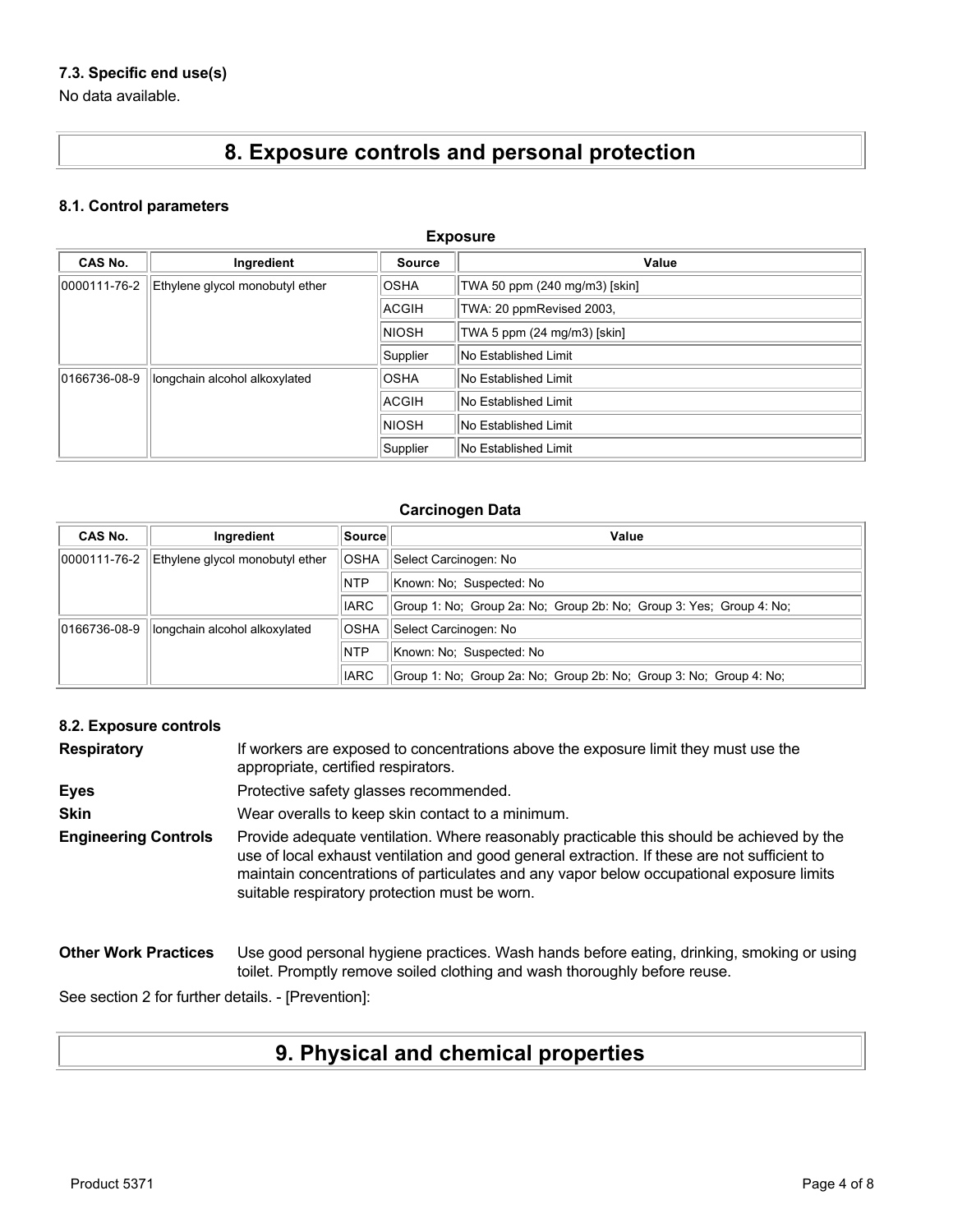| Appearance                                         | Light yellow Thin liquid                   |
|----------------------------------------------------|--------------------------------------------|
| Odor                                               | Mild                                       |
| <b>Odor threshold</b>                              | Not Measured                               |
| рH                                                 | $6.9 - 7.7$                                |
| Melting point / freezing point                     | Not Measured                               |
| Initial boiling point and boiling range            | >212 deg F                                 |
| <b>Flash Point</b>                                 | >200 degrees F PMCC (non-flammable)        |
| Evaporation rate (Ether = 1)                       | 0.33                                       |
| Flammability (solid, gas)                          | Not Applicable                             |
| Upper/lower flammability or explosive<br>limits    | Lower Explosive Limit: Not Measured        |
|                                                    | <b>Upper Explosive Limit: Not Measured</b> |
| Vapor pressure (Pa)                                | Not Determined                             |
| <b>Vapor Density</b>                               | Not Determined                             |
| <b>Specific Gravity</b>                            | $0.996 - 1.016$                            |
|                                                    |                                            |
| <b>Solubility in Water</b>                         | Not Measured                               |
| Partition coefficient n-octanol/water (Log<br>Kow) | Not Measured                               |
| <b>Auto-ignition temperature</b>                   | Not Measured                               |
| <b>Decomposition temperature</b>                   | Not Measured                               |
| <b>Viscosity (cSt)</b>                             | Not Measured                               |
| Foaming                                            | Moderate                                   |
| 9.2. Other information                             |                                            |
| No other relevant information.                     |                                            |

## **10. Stability and reactivity**

#### **10.1. Reactivity**

Hazardous Polymerization will not occur. **10.2. Chemical stability** Stable under normal circumstances. **10.3. Possibility of hazardous reactions** No data available. **10.4. Conditions to avoid** No data available. **10.5. Incompatible materials** No data available. **10.6. Hazardous decomposition products** No hazardous decomposition data available.

## **11. Toxicological information**

#### **Acute toxicity**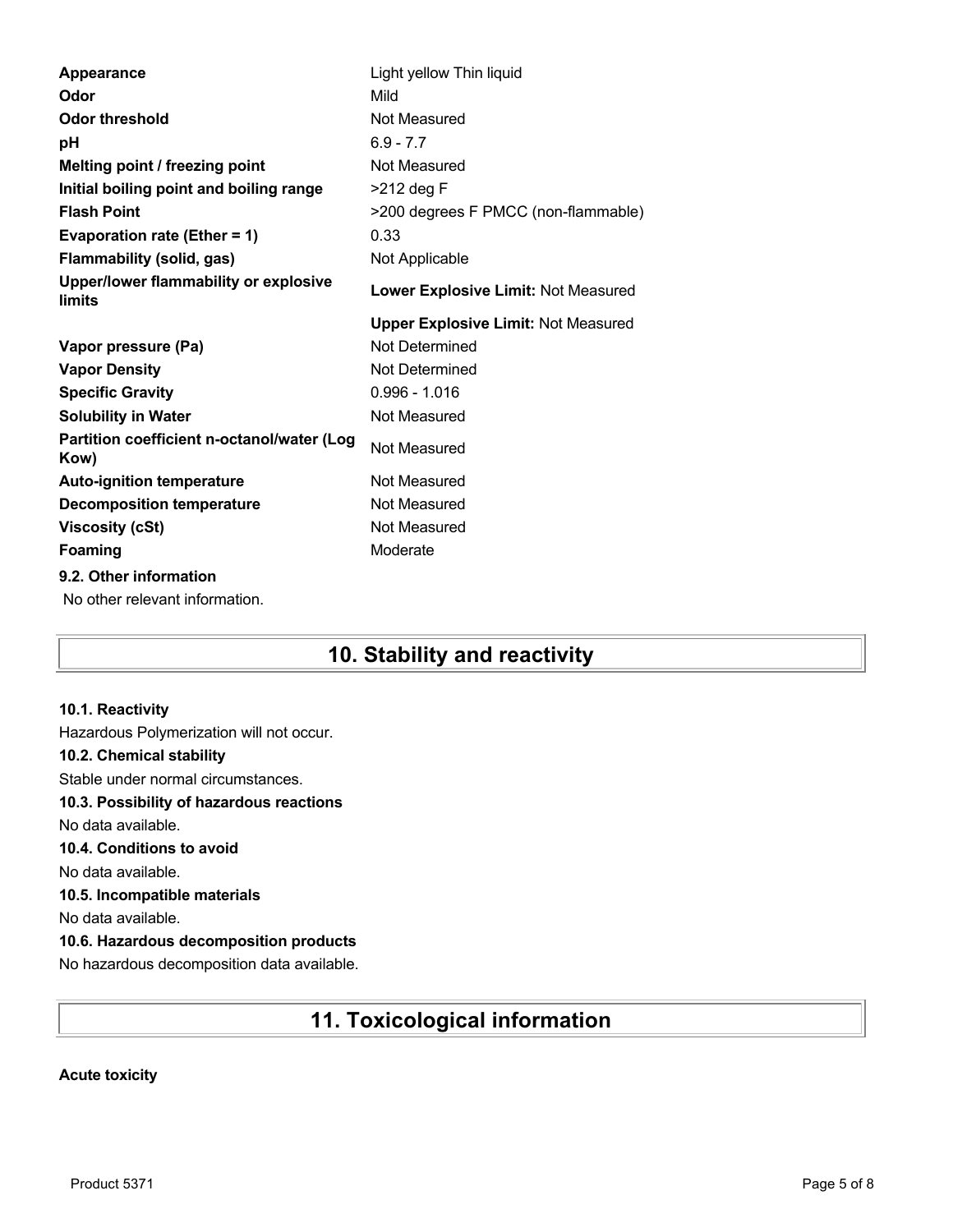| Ingredient                                    | Oral LD50,<br>mg/kg                      | Skin LD50,<br>mg/kg                      | <b>Inhalation</b><br>Vapor LD50,<br>mg/L/4hr | <b>Inhalation</b><br>Dust/Mist LD50.<br>mg/L/4hr | <b>Inhalation</b><br>Gas LD50,<br>ppm |
|-----------------------------------------------|------------------------------------------|------------------------------------------|----------------------------------------------|--------------------------------------------------|---------------------------------------|
| Ethylene glycol monobutyl ether - (111-76-2)  | 1,414.00,<br>Guinea Pig -<br>Category: 4 | 1,200.00,<br>Guinea Pig -<br>Category: 4 | Pig - Category:<br>NA                        | 173.00, Guinea    No data available              | No data<br>available                  |
| longchain alcohol alkoxylated - (166736-08-9) | No data<br>available                     | No data<br>available                     | No data<br>available                         | No data availablel                               | No data<br>available                  |

Note: When no route specific LD50 data is available for an acute toxin, the converted acute toxicity point estimate was used in the calculation of the product's ATE (Acute Toxicity Estimate).

| <b>Classification</b>         | Category | <b>Hazard Description</b>                             |
|-------------------------------|----------|-------------------------------------------------------|
| Acute toxicity (oral)         |          | Not Applicable                                        |
| Acute toxicity (dermal)       |          | Not Applicable                                        |
| Acute toxicity (inhalation)   |          | Not Applicable                                        |
| Skin corrosion/irritation     | 3        | Causes mild skin irritation. (Not adopted by US OSHA) |
| Serious eye damage/irritation | 2        | Causes serious eye irritation.                        |
| Respiratory sensitization     |          | Not Applicable                                        |
| Skin sensitization            |          | Not Applicable                                        |
| Germ cell mutagenicity        |          | Not Applicable                                        |
| Carcinogenicity               |          | Not Applicable                                        |
| Reproductive toxicity         |          | Not Applicable                                        |
| STOT-single exposure          |          | Not Applicable                                        |
| STOT-repeated exposure        |          | Not Applicable                                        |
| Aspiration hazard             |          | Not Applicable                                        |

# **12. Ecological information**

### **12.1. Toxicity**

No additional information provided for this product. See Section 3 for chemical specific data. **Aquatic Ecotoxicity**

| Ingredient                                    | 96 hr LC50 fish,<br>mq/l | 48 hr EC50 crustacea,<br>mq/l | ErC50 algae,<br>mq/l |
|-----------------------------------------------|--------------------------|-------------------------------|----------------------|
| Ethylene glycol monobutyl ether - (111-76-2)  | 220.00, Fish (Piscis)    | 1,000.00, Daphnia magna       | Not Available        |
| longchain alcohol alkoxylated - (166736-08-9) | Not Available            | Not Available                 | Not Available        |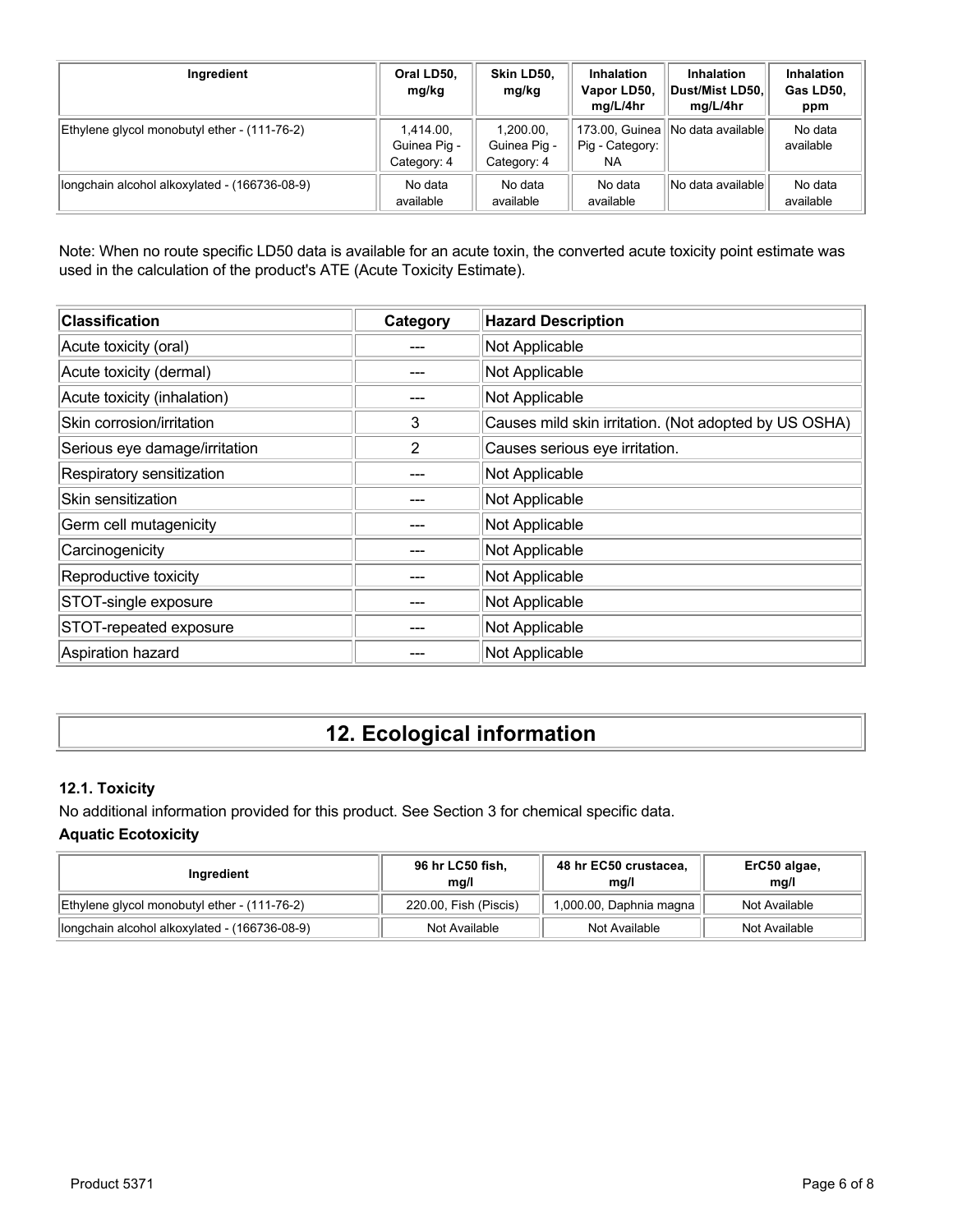#### **12.2. Persistence and degradability**

There is no data available on the preparation itself.

#### **12.3. Bioaccumulative potential**

Not Measured

**12.4. Mobility in soil**

No data available.

### **12.5. Results of PBT and vPvB assessment**

This product contains no PBT/vPvB chemicals.

### **12.6. Other adverse effects**

No data available.

## **13. Disposal considerations**

#### **13.1. Waste treatment methods**

Observe all federal, state and local regulations when disposing of this substance.

## **14. Transport information**

**14.1. UN number** Not Applicable

**14.3. Transport hazard class(es)** Not Applicable

**14.4. Packing group Not Applicable Not Applicable** 

14.2. UN proper shipping name **Compound, Cleaning, N.O.I., Liquid** Compound, Cleaning, N.O.I., Liquid

## **15. Regulatory information**

| <b>Regulatory Overview</b>                                                        | The regulatory data in Section 15 is not intended to be all-inclusive, only selected regulations<br>are represented. |
|-----------------------------------------------------------------------------------|----------------------------------------------------------------------------------------------------------------------|
| <b>Toxic Substance</b><br><b>Control Act (TSCA)</b>                               | All components of this material are either listed or exempt from listing on the TSCA Inventory.                      |
| <b>WHMIS Classification</b>                                                       | D <sub>2</sub> B                                                                                                     |
| <b>US EPA Tier II Hazards</b>                                                     | Fire: No                                                                                                             |
|                                                                                   | <b>Sudden Release of Pressure: No</b>                                                                                |
|                                                                                   | Reactive: No                                                                                                         |
|                                                                                   | Immediate (Acute): Yes                                                                                               |
|                                                                                   | Delayed (Chronic): No                                                                                                |
| <b>EPCRA 311/312 Chemicals and RQs:</b><br>(No Product Ingredients Listed)        |                                                                                                                      |
| <b>EPCRA 302 Extremely Hazardous:</b><br>(No Product Ingredients Listed)          |                                                                                                                      |
| <b>EPCRA 313 Toxic Chemicals:</b>                                                 |                                                                                                                      |
| Ethylene glycol monobutyl ether                                                   |                                                                                                                      |
| Proposition 65 - Carcinogens (>0.0%):<br>(No Product Ingredients Listed)          |                                                                                                                      |
| Proposition 65 - Developmental Toxins (>0.0%):<br>(No Product Ingredients Listed) |                                                                                                                      |